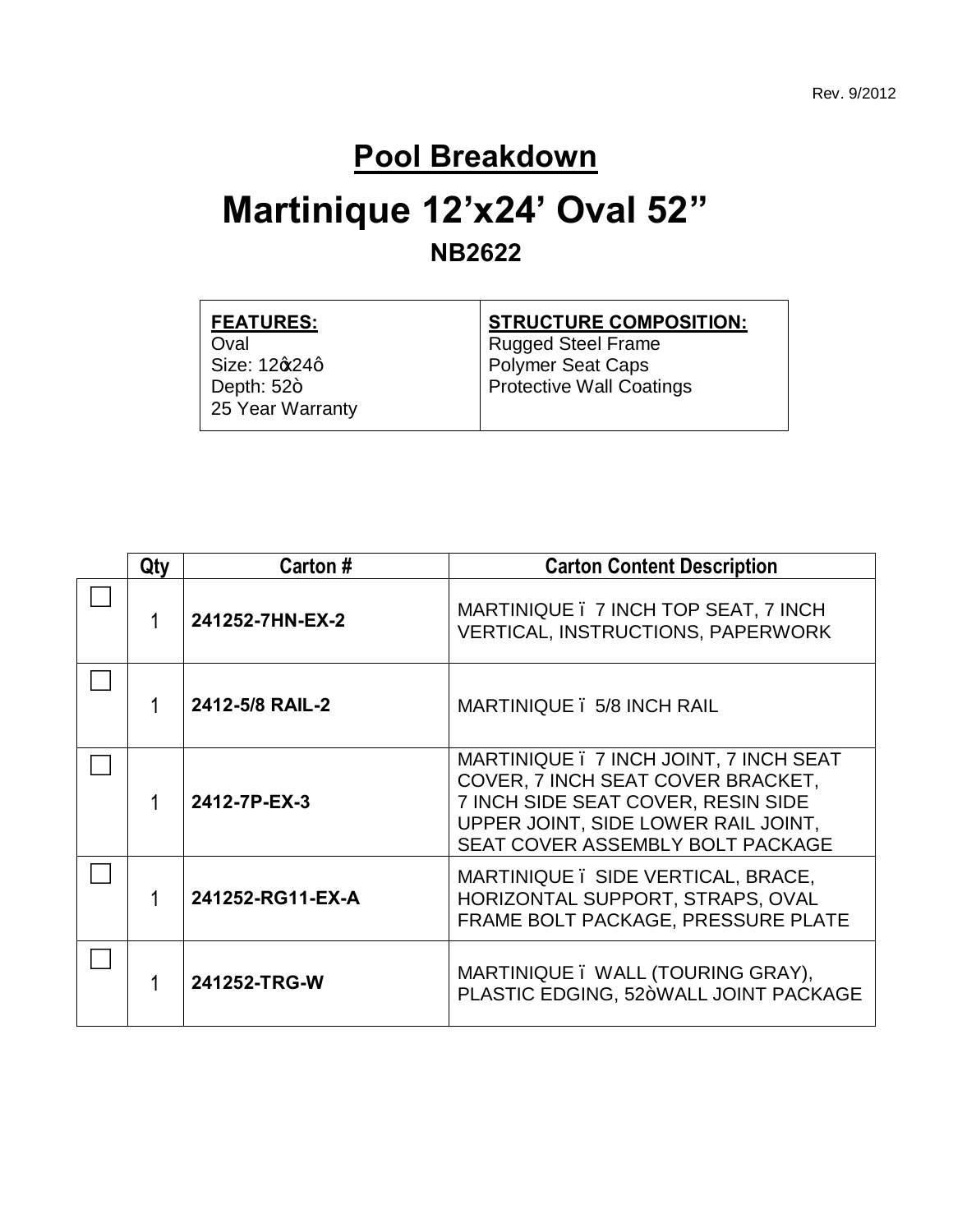## **Carton Breakdown Martinique 12'x24' Oval 52" NB2622**

| Key#           | Qty | Item#                          | Mfg Part # | <b>Part Description</b>                                          |
|----------------|-----|--------------------------------|------------|------------------------------------------------------------------|
|                |     | FRAME CARTON # 241252-7HN-EX-2 |            |                                                                  |
| 1              | 16  | <b>NBP1049</b>                 | 1171EX     | 7in Top Seat L=1132mm (44-5/8+) 12ft                             |
| $\overline{2}$ | 10  | <b>NBP1053</b>                 | 2374EX     | 7in Vertical (52+High)                                           |
| $---$          | 1   | -----                          | 0022       | Warranty                                                         |
| ---            | 1   |                                | 0023       | <b>Safety Decals</b>                                             |
|                | 1   |                                | 0024       | Parts List + Frame Instruction                                   |
| ---            | 1   |                                | 0025       | <b>Safety Booklet</b>                                            |
|                |     |                                |            |                                                                  |
|                |     | FRAME CARTON # 2412-5/8 RAIL-2 |            |                                                                  |
| 3              | 32  | <b>NBP1024</b>                 | 1212       | 5/8in Rail L=1130mm (44-1/2+) 12ft                               |
|                |     |                                |            |                                                                  |
|                |     | FRAME CARTON # 2412-7P-EX-3    |            |                                                                  |
| $\overline{4}$ | 10  | <b>NBP1061</b>                 | 2176       | 7in Resin Joint - Upper                                          |
| 5              | 10  | <b>NBP1062</b>                 | 2276       | <b>7in Resin Joint - Lower</b>                                   |
| 6              | 10  | <b>NBP1064</b>                 | 2475EX     | <b>7in Seat Cover - Inside</b>                                   |
| $\overline{7}$ | 10  | <b>NBP1065</b>                 | 2476EX     | <b>7in Seat Cover - Outside</b>                                  |
| 13             | 6   | <b>NBP1066</b>                 | 3472EX     | <b>7in Side Seat Cover</b>                                       |
| 16             | 6   | <b>NBP1070</b>                 | 3234       | 5/8in Side Lower Rail Joint                                      |
| 19             | 6   | <b>NBP1004</b>                 | 3177       | Resin Side Upper Joint                                           |
|                |     |                                |            | Seat Cover Assembly Bolt Package (Part # 0341 / Order # NBP1111) |
| 8              | 168 | <b>NBP1111</b>                 | 0341       | #12 Sheet Metal Screw                                            |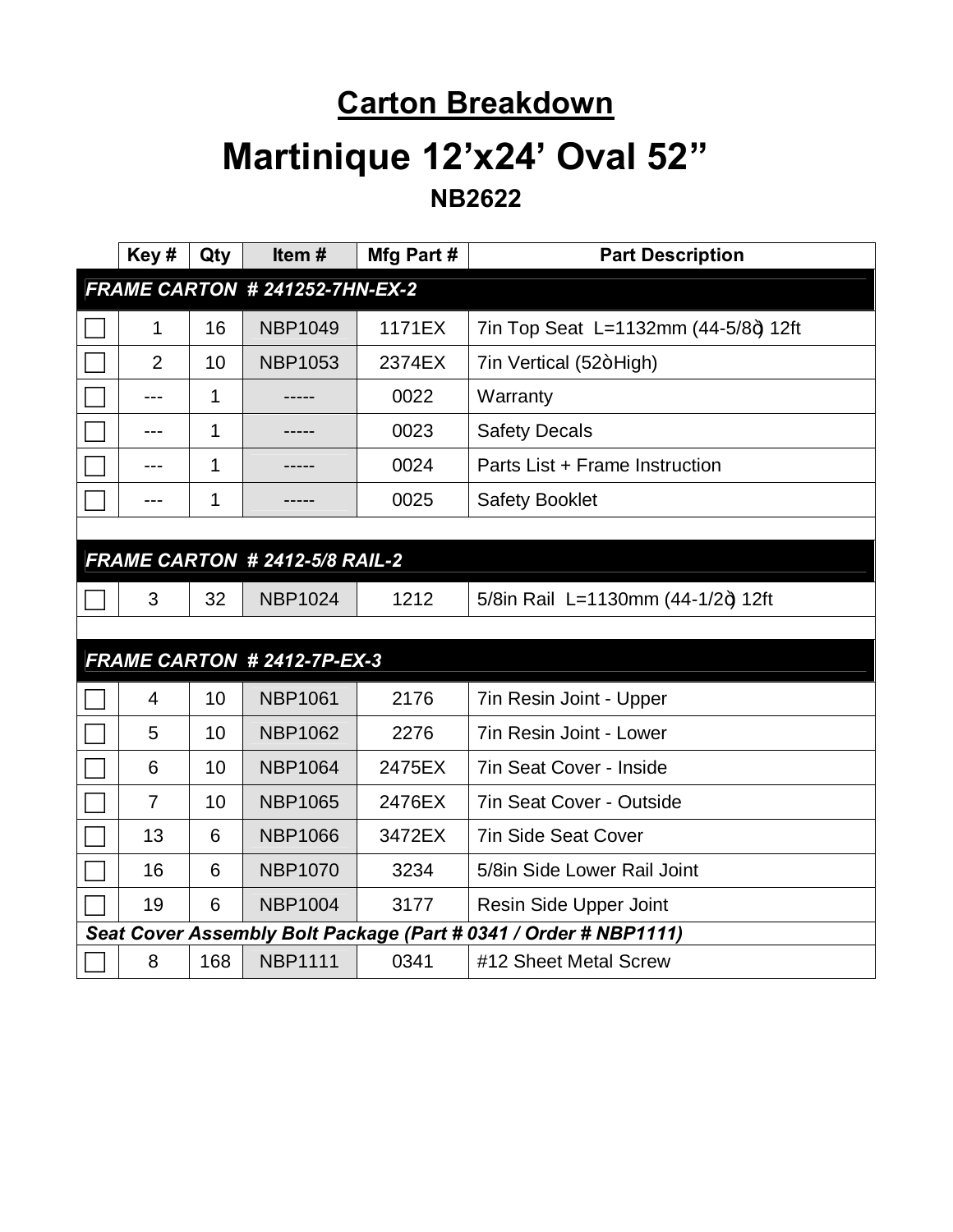# **Carton Breakdown Martinique 12'x24' Oval 52"**

**NB2622**

| Key#                                                                 | Qty         | Item#                           | Mfg Part # | <b>Part Description</b>                              |
|----------------------------------------------------------------------|-------------|---------------------------------|------------|------------------------------------------------------|
|                                                                      |             | FRAME CARTON # 241252-RG11-EX-A |            |                                                      |
| 12                                                                   | 6           | <b>NBP1006</b>                  | 3314       | Side Vertical 52+Wall                                |
| 14                                                                   | 6           | <b>NBP1209</b>                  | 4106       | Brace for 52+Wall                                    |
| 15                                                                   | 6           | <b>NBP1210</b>                  | 5239       | Horizontal Support for 52+Wall                       |
| 17                                                                   | 3           | <b>NBP1014</b>                  | 7254       | Middle Strap L=835mm $(32-7/8+)$                     |
| 17                                                                   | 6           | <b>NBP1012</b>                  | 7224       | End Strap L=1400mm $(55-1/8+)$                       |
| 18                                                                   | 6           | <b>NBP1011</b>                  | 6254       | Pressure Plate L=680mm (26-3/4+)                     |
| $---$                                                                | 1           | -----                           | -----      | <b>Braced Oval Pool Instructions</b>                 |
| Braced Oval Frame Bolt Package (Part # 0104 / Order # NBP1000) QTY 3 |             |                                 |            |                                                      |
| 11                                                                   | 13          | <b>NBP1000</b>                  | 0923*      | M8 x 20 Hex Head Bolt                                |
| 11                                                                   | 13          | <b>NBP1000</b>                  | 0423*      | 10.5mm x 21mm x 2.0mm Plain Washer                   |
| 11                                                                   | 13          | <b>NBP1000</b>                  | 0623*      | M8 Nut                                               |
| 11                                                                   | 8           | <b>NBP1000</b>                  | 0341*      | #12 x 3/4 Sheet Metal Screw                          |
| Strap Bolt Package (Part # 0105 / Order # NBP1001) QTY 3             |             |                                 |            |                                                      |
| 11                                                                   | 22          | <b>NBP1001</b>                  | 0623*      | M8 Nut                                               |
| 11                                                                   | 22          | <b>NBP1001</b>                  | 0923*      | M8 x 20 Hex Head Bolt                                |
|                                                                      |             |                                 |            |                                                      |
|                                                                      |             | WALL CARTON # 241252-TRG-W      |            |                                                      |
| 9                                                                    | $\mathbf 1$ | PC5227                          | 52+Wall    | <b>Touring Gray Wall</b>                             |
| 10                                                                   | 15          | <b>NL107</b>                    | 8100       | <b>Plastic Edging</b>                                |
| 52" Wall Joint Bolt Package (Part # 0113 / Order # NBP1021)          |             |                                 |            |                                                      |
| ---                                                                  | 26          | <b>NBP1021</b>                  | 0513*      | 1/ <sub>4</sub> +x 1/ <sub>2</sub> +Truss Head Screw |
| ---                                                                  | 51          | <b>NBP1021</b>                  | 0411*      | 1/ <sub>4</sub> +Reinforcing Washer                  |
| ---                                                                  | 26          | <b>NBP1021</b>                  | 0611*      | $1/4 + N$ ut                                         |

\*These part # of available to purchase separately. They must be purchased as part of corresponding Bolt Package.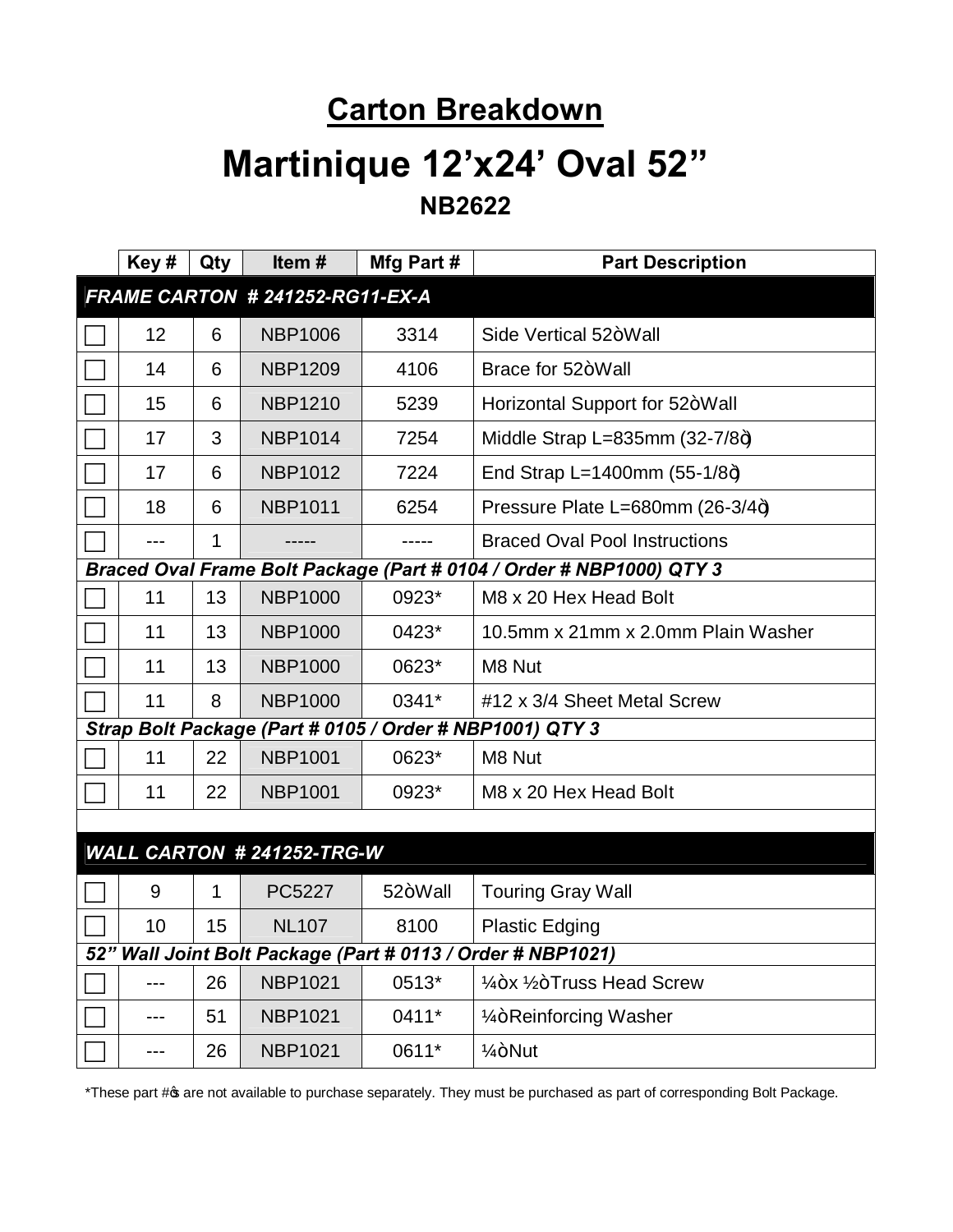## **Martinique 12'x24' Oval 52"**

**NB2622**